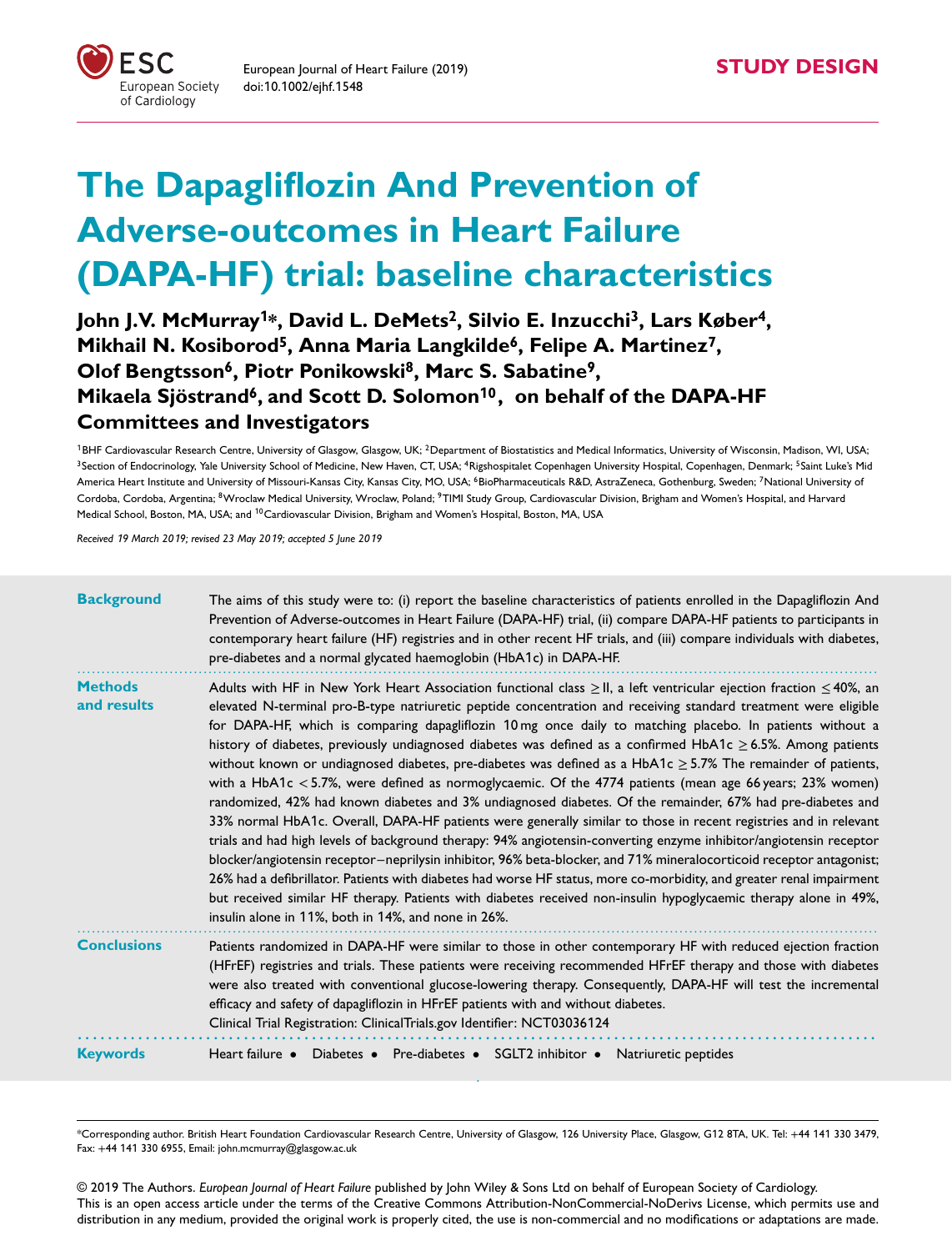# **Introduction**

In large clinical trials in patients with type 2 diabetes at high cardiovascular risk, three different sodium–glucose co-transporter 2 (SGLT2) inhibitors have been shown to reduce the risk of heart failure (HF) hospitalization.<sup>1-3</sup> This beneficial effect was observed soon after randomization, suggesting a mechanism or mechanisms of action different from those usually considered with conventional glucose-lowering therapies. $4-8$  In addition to a diuretic-haemodynamic action, effects on myocardial metabolism, ion channels, fibrosis, adipokines and uric acid have also been proposed. Many of these actions could also be beneficial in HF patients without diabetes. The renal protection afforded by SGLT2 inhibitors is also clearly relevant in all patients with  $HF<sup>9</sup>$  Consequently, several trials have been designed to prospectively evaluate the efficacy and safety of SGLT2 inhibitors in patients with established HF, both with and without diabetes.<sup>1</sup><sup>0</sup> Here we describe the baseline characteristics of participants in the Dapagliflozin And Prevention of Adverse-outcomes in Heart Failure (DAPA-HF) trial.

# **Methods**

DAPA-HF is a randomized, double-blind, controlled trial in patients with chronic HF with reduced ejection fraction (HFrEF), evaluating the effect of dapagliflozin 10 mg once daily, compared with placebo, in addition to standard care, on the risk of worsening HF and cardiovascular death. The trial is registered as ClinicalTrials.gov Identifier: NCT03036124 and the design has been published in full.<sup>10</sup>

## **Summary of DAPA-HF design**

#### **Patients**

Men and women aged  $\geq$  18 years with HF are eligible if they are in New York Heart Association (NYHA) functional class ≥ II, have a left ventricular ejection fraction (LVEF)  $\leq$  40%, are optimally treated with pharmacological and device therapy for HF, and willing to provide written informed consent. In addition, patients must have a N-terminal pro-B-type natriuretic peptide (NT-proBNP) concentration ≥600 pg/mL if not hospitalized for HF within the previous 12 months or  $\geq$  400 pg/mL if hospitalized for HF within the previous 12 months. Patients with atrial fibrillation or atrial flutter must have a level ≥900 pg/mL, irrespective of history of HF hospitalization.

Key exclusion criteria include: type 1 diabetes mellitus, symptoms of hypotension or systolic blood pressure *<*95 mmHg, recent worsening HF or other cardiovascular events or procedures (or planned procedures), estimated glomerular filtration rate (eGFR)  $<$  30 mL/min/1.73 m<sup>2</sup> (or rapidly declining renal function), and other conditions likely to prevent patient participation in the trial or greatly limit life expectancy. A full list of exclusion criteria is provided in the design paper.<sup>10</sup>

#### **Treatment of heart failure**

Patients were required to receive standard drug and device therapy for HFrEF, in accordance with recognized guidelines, including: (i) an angiotensin-converting enzyme (ACE) inhibitor, angiotensin receptor blocker (ARB), or sacubitril/valsartan, and (ii) a beta-blocker, unless contraindicated or not tolerated, as well as (iii) a mineralocorticoid receptor antagonist (MRA), if considered appropriate.

#### **Study visits and follow-up**

After provision of informed consent, visit 1 started a  $14 \pm 7$  day enrolment period during which the trial inclusion and exclusion criteria were checked, and baseline information was collected (including from clinical examination and laboratory measurements). Visit 2 was the randomization visit at which further assessments were conducted and study drug was dispensed. After randomization, follow-up visits took place at 14 and 60 days, with a particular focus on assessment of HF and volume status, adverse events, and checking blood chemistry, and then at 120, 240, and 360 days and 4 monthly thereafter, as detailed in the design paper.<sup>10</sup>

#### **Outcomes**

............................................................... ................................................................ .........................................

The primary objective is to determine whether dapagliflozin is superior to placebo, when added to standard care, in reducing the incidence of a worsening HF episode (hospitalization or the equivalent, i.e. an urgent HF visit) or cardiovascular death, analysed as time-to-first event. The first of the secondary outcomes is the composite of HF hospitalization or cardiovascular death. The additional secondary outcomes are described in the design paper.<sup>10</sup>

#### **Statistical considerations**

The underlying statistical assumptions in DAPA-HF are described in the design paper and details of the statistical approach to the analysis of subgroups, including patients with and without diabetes, are given in the online supplementary *Methods S*1. 10

## **Definition of diabetes and pre-diabetes in DAPA-HF**

History of diabetes was provided by investigators. In patients without a history of diabetes, previously undiagnosed diabetes was defined as a glycated haemoglobin (HbA1c), measured in a central laboratory, of ≥6.5% at both visit 1 and visit 2. Among patients without known or undiagnosed diabetes, pre-diabetes was defined as a HbA1c ≥5.7% at visit 1 or visit 2. The remainder of patients, with a HbA1c *<*5.7% at both visit 1 and visit 2, were defined as normoglycaemic (euglycaemic).

## **Comparator registries**

Three recent registries encompassing Europe, Asia and the United States of America (USA) were used for comparison of patients in DAPA-HF with the so-called 'real-world' cohorts.<sup>11–17</sup>

# **Comparator trials: summary of inclusion/exclusion criteria**

We compared the baseline characteristics of patients in DAPA-HF with a number of recent randomized controlled trials.<sup>18–21</sup> Two of these had broad inclusion criteria and are shown in the Results section; two more had restricted inclusion criteria (e.g. both included only patients in sinus rhythm and one only those with an ischaemic aetiology) and are shown in the online supplementary *Methods S*1.

#### **PARADIGM-HF and ATMOSPHERE**

The inclusion and exclusion criteria for the Prospective comparison of Angiotensin Receptor neprilysin inhibitors with Angiotensin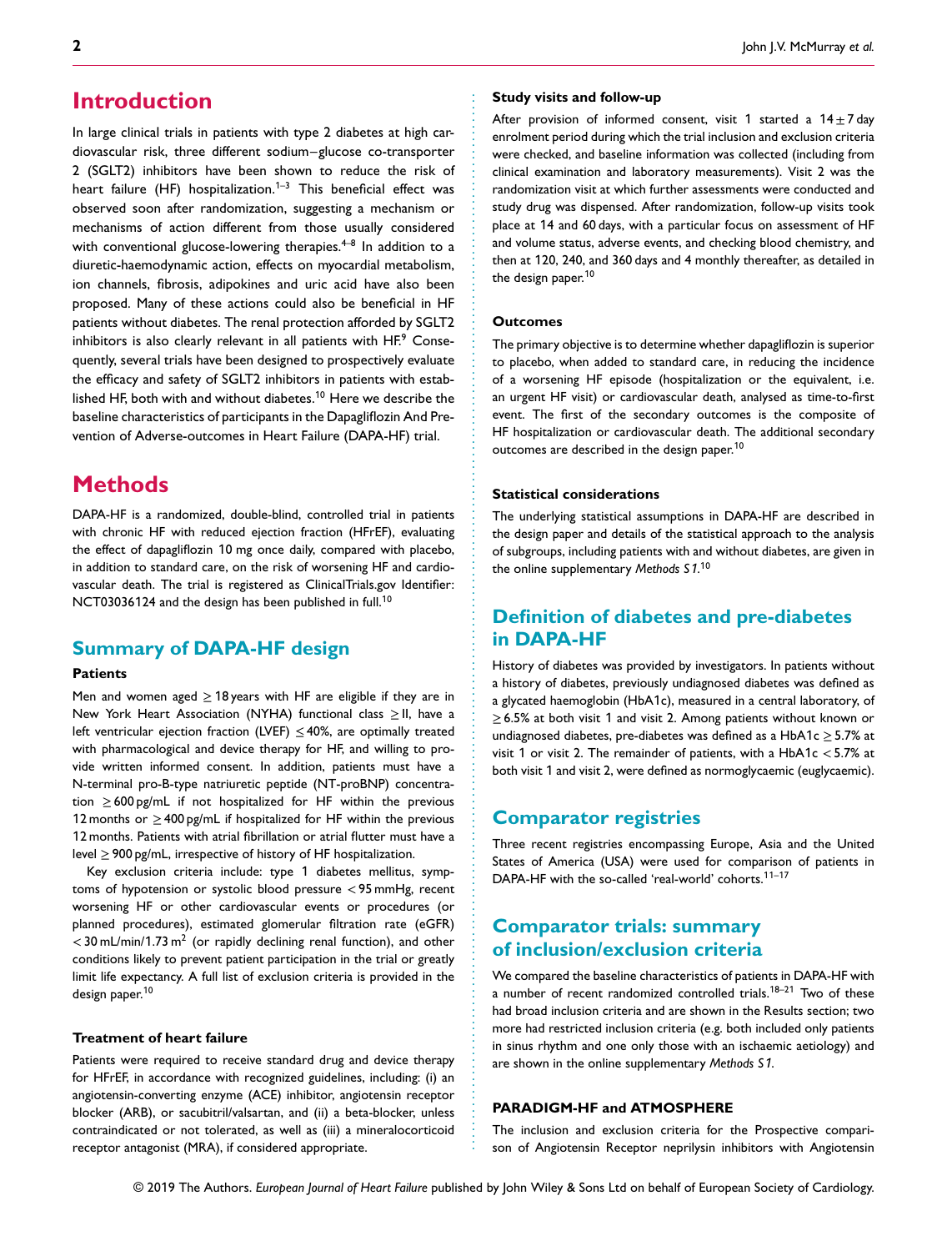|                               | <b>ESC Long-Term</b>    | <b>ASIAN-HF</b> | <b>CHAMP-HF</b> | <b>DAPA-HF</b>  |
|-------------------------------|-------------------------|-----------------|-----------------|-----------------|
|                               | Registry ( $n = 5460$ ) | $(n = 5276)$    | $(n = 3494)$    | $(n = 4744)$    |
|                               |                         |                 |                 |                 |
| Mean age, years               | 64                      | 60              | 66              | 66              |
| Female sex, $n$ $(\%)$        | 22                      | 22              | 29              | 23              |
| Median BMI, kg/m <sup>2</sup> | 28                      | 25              | 30              | 27              |
| Mean systolic BP, mmHg        | 122                     | 118             | 121             | 122             |
| Mean heart rate, b.p.m.       | 73                      | 80              | 74              | 72              |
| Mean LVEF, %                  | 29                      | 28              | 30              | 31              |
| NYHA class III/IV, %          | 31                      | 33              | 32              | 32              |
| Ischaemic aetiology, %        | 49                      | 47              | 40              | 56              |
| Diabetes, %                   | 32                      | 40              | 41              | 42              |
| Arial fibrillation, %         | 37                      | 18              | 36              | 40              |
| Diuretic, %                   | 84                      | 82              | 61 <sup>a</sup> | 93              |
| ACEI/ARB, %                   | 92                      | 75              | 73 <sup>b</sup> | 94 <sup>b</sup> |
| Beta-blocker, %               | 93                      | 79              | 83              | 96              |
| MRA, %                        | 68                      | 59              | 33              | 71              |
| Digoxin, %                    | 24                      | 31              | 14              | 19              |
| Ivabradine, %                 | 10                      | <b>NR</b>       |                 | 5               |
| ARNI, %                       | 0                       | 0               | 13              | 11              |

**Table 1 Baseline characteristics of patients with heart failure and reduced ejection fraction in contemporary registries and in DAPA-HF**

ACEi, angiotensin-converting enzyme inhibitor; ARB, angiotensin receptor blocker; ARNI, angiotensin receptor–neprilysin inhibitor; BMI, body mass index; LVEF, left ventricular ejection fraction; MRA, mineralocorticoid receptor antagonist; NR, not reported; NYHA, New York Heart Association.

............................................. .........................................

<sup>a</sup> Loop diuretic only.

bIncludes sacubitril/valsartan.

converting enzyme inhibitors to Determine Impact on Global Mortality and morbidity in Heart Failure (PARADIGM-HF) trial and the Aliskiren Trial of Minimizing OutcomeS in Patients with HEart failuRE (ATMOSPHERE) were almost identical.<sup>18,19</sup> Patients were eligible at screening if: ≥18 years, NYHA class II–IV, LVEF ≤35% (changed from ≤40% in PARADIGM-HF by amendment), elevated natriuretic peptide level, taking an ACE inhibitor or ARB, beta-blocker (unless contraindicated or not tolerated) and MRA, if indicated. The natriuretic peptide eligibility criteria were: BNP  $\geq$  150 pg/mL or NT-proBNP ≥ 600 pg/mL; patients hospitalized in the preceding 12 months were eligible with a lower level:  $BNP \ge 100$  pg/mL or NT-proBNP  $\ge 400$  pg/mL. Exclusion criteria included symptomatic hypotension or systolic blood pressure *<*95 mmHg (*<*90 mmHg in ATMOSPHERE), and eGFR *<*30 mL/min/1.73 m2 (*<*35 mL/min/1.73 m2 in ATMOSPHERE).

# **Results**

The first patient enrolment visit took place 8 February 2017 and the first randomization occurred 15 February 2017. Subsequent recruitment in DAPA-HF was rapid, and randomization was completed 17 August 2018, with 4774 patients randomized at 410 sites in 20 countries.

# **DAPA-HF compared with contemporary heart failure with reduced ejection fraction registries**

*Table* 1 shows a comparison of key patient characteristics in three contemporary HF registries, compared with DAPA-HF. Other than a somewhat higher percentage of patients with an ischaemic aetiology, patients in DAPA-HF were very similar to those in the registries, with the exception of the low prevalence of atrial fibrillation/flutter in Asian patients, as identified in other studies in that region of the world. The fraction of patients  $\geq$  75 years in the European Society of Cardiology (ESC) Long-Term Registry was 22%, compared with 24% in DAPA-HF. The proportion of patients ≥65 years in the Change the Management of Patients with Heart Failure (CHAMP-HF) registry was 59%, compared with 60% in DAPA-HF. The mean eGFR in CHAMP-HF was 60 mL/min/1.73 m<sup>2</sup>, which was lower than in DAPA-HF  $(66 \text{ mL/min}/1.73 \text{ m}^2)$  but the fraction of patients with an eGFR *<*60 mL/min/1.73 m2 was lower in CHAMP-HF than in DAPA-HF (26% vs. 41%). The use of conventional, evidence-based, disease-modifying therapy was greater, overall, in DAPA-HF than in the registries (*Table* 1 and *Figure* 1). The newer treatments, ivabradine and sacubitril/valsartan, were each used in a small minority of patients, both in the registries and in DAPA-HF (*Table* 1). However, the use of sacubitril/valsartan in DAPA-HF varied greatly by geographical region: 32.3% in North America, 24.5% in Western Europe, 6.9% in Latin America, 5.4% in Asia, and 2.7% in Central/Eastern Europe.

# **DAPA-HF compared with other recent heart failure with reduced ejection fraction trials**

*Table 2* shows a comparison of key patient characteristics in two recent HFrEF trials (PARADIGM-HF and ATMOSPHERE) with DAPA-HF. Patients in DAPA-HF were, on average, somewhat older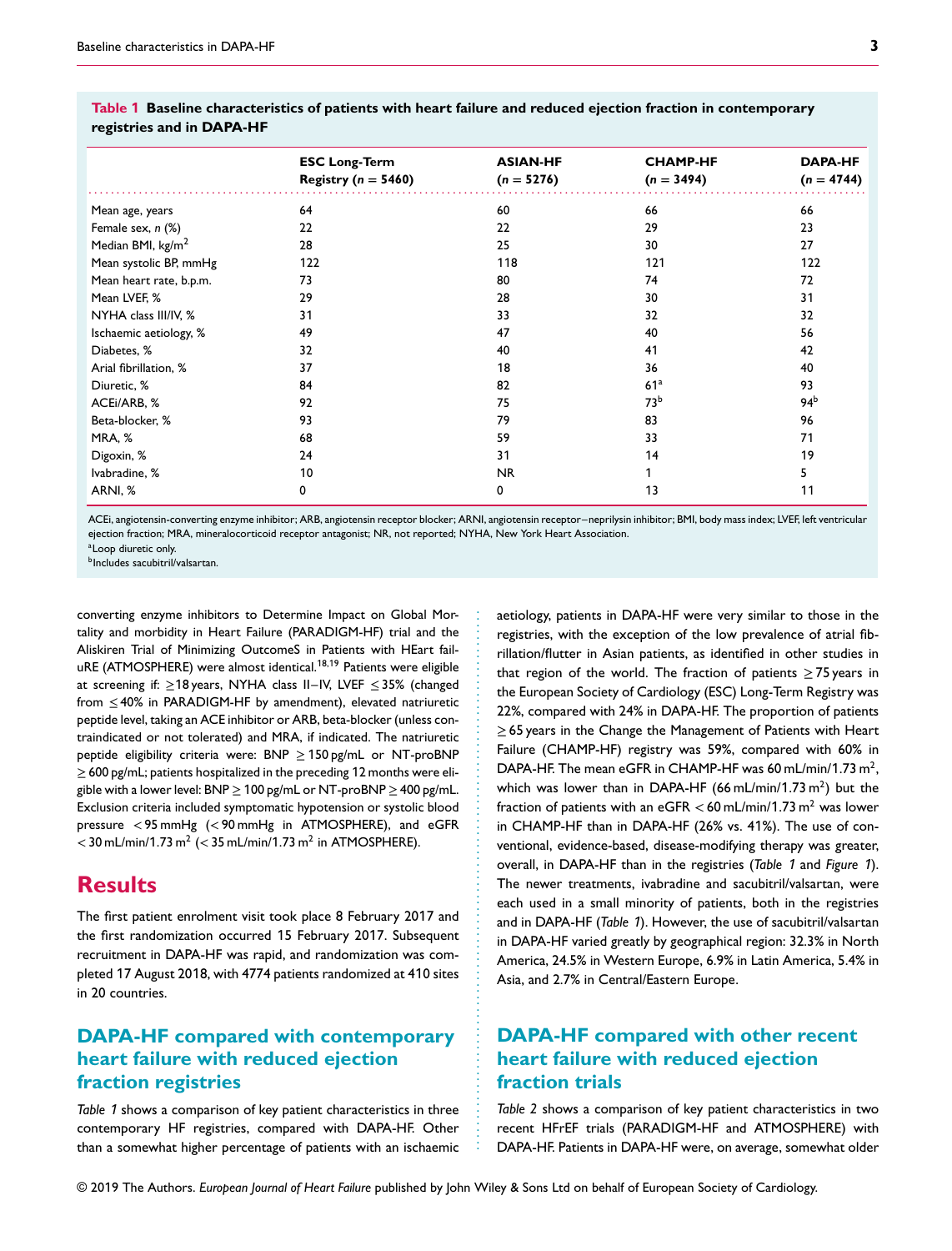



.......................................... ..........................................

(mean 66 years) than in the other two trials. The percentage of females was similarly small in all trials. DAPA-HF and ATMO-SPHERE enrolled more Asians than PARADIGM-HF.

#### **Heart failure characteristics**

A larger proportion of patients in DAPA-HF were in NYHA functional class III/IV (32%) than in PARADIGM-HF or ATMOSPHERE (24% and 28%, respectively). The average Kansas City Cardiomyopathy Questionnaire (KCCQ) overall and clinical summary scores were lower in DAPA-HF, reflecting the NYHA class distributions in the trials.

Left ventricular ejection fraction was slightly higher in DAPA-HF than in the other two trials whereas NT-proBNP levels were broadly similar in all three trials. Heart rate and blood pressure were similar in each of the trials.

The percentage of patients with prior HF hospitalization was substantially smaller in DAPA-HF (47%) than in the other two trials (63% PARADIGM-HF and 60% ATMOSPHERE). In DAPA-HF, 16.4% of patients had been hospitalized for HF in the previous 6 months and 27.3% in the previous year.

The fraction of patients with an ischaemic aetiology was similar across the three trials.

#### **Past history and co-morbidity**

Median body mass index was similar across all three trials. Overall, around 30% of patients were obese, with this proportion somewhat higher in DAPA-HF than in the other trials. The percentage of patients with a history of diabetes was higher in DAPA-HF (42%) than in PARADIGM-HF (34%); the fraction in ATMOSPHERE was lower because of the exclusion of patients with diabetes part-way through enrolment.<sup>19</sup>

The proportion of patients with previous myocardial infarction and prior coronary revascularization was similar in the three trials and reflected the prevalence of ischaemic aetiology. The percentage of patients with a history of hypertension and prior stroke was slightly higher in DAPA-HF, compared with the other trials. The proportion of participants with atrial fibrillation/flutter on their electrocardiogram was similar across trials. Mean eGFR was lowest, and the fraction of patients with an eGFR *<*60 mL/min/1.73m2 was highest, in DAPA-HF (see Discussion section). Overall, 28% of men and 26% of women in DAPA-HF had anaemia, a slightly higher proportion than in the other two trials.

#### **Baseline drug and device therapy**

Beta-blocker use was higher in DAPA-HF than in any prior trial (*Figure* 1), whereas digoxin use was less than in the other trials. The rate of use of an MRA was very high in DAPA-HF (71%) compared with PARADIGM-HF (60%) and ATMOSPHERE (37%). Overall, 10.8% of patients in DAPA-HF were treated with sacubitril/valsartan at baseline and 4.8% with ivabradine. The percentage treated with ivabradine was 1.0% in ATMOSPHERE and 1.5% in PARADIGM-HF.

The proportion of patients in DAPA-HF with an implantable cardioverter-defibrillator (ICD) was larger than in either of the previous trials.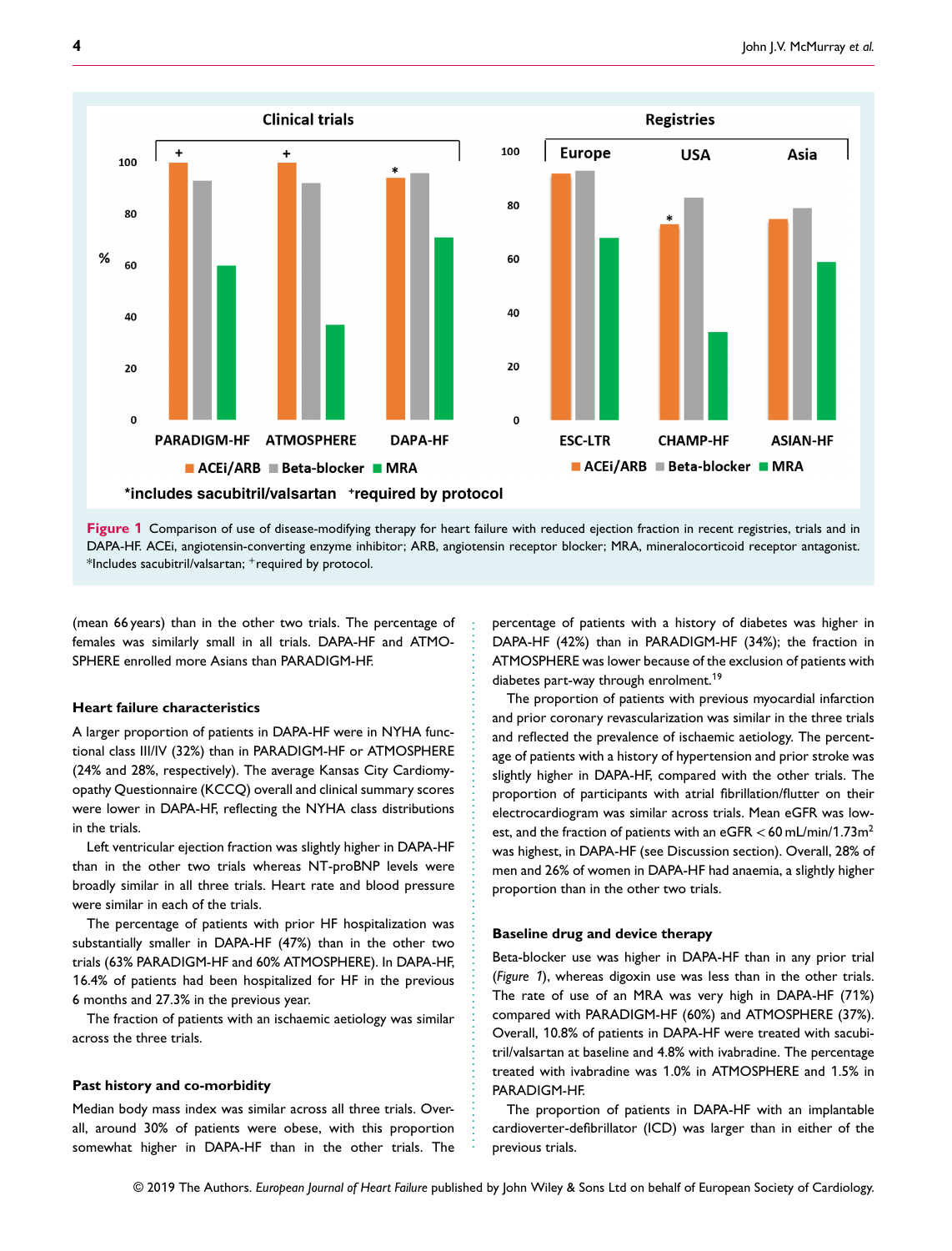|                                | PARA-<br><b>DIGM-HF</b><br>$(n = 8442)$ | ATMOS-<br><b>PHERE</b><br>$(n = 7063)$ | DAPA-<br>ΗF<br>$(n = 4744)$ |
|--------------------------------|-----------------------------------------|----------------------------------------|-----------------------------|
| Mean age, years                | 64                                      | 63                                     | 66                          |
| Female sex, n (%)              | 22                                      | 22                                     | 23                          |
| Race (%)                       |                                         |                                        |                             |
| White                          | 66                                      | 66                                     | 70                          |
| <b>Black</b>                   | 5                                       | 2                                      | 5                           |
| Asian                          | 18                                      | 25                                     | 24                          |
| Other                          | 11                                      | 7                                      | 1                           |
| Region (%)                     |                                         |                                        |                             |
| <b>Western Europe</b>          | 24.4                                    | 26.4                                   | 11.6                        |
| Eastern                        | 33.6                                    | 27.7                                   | 33.8                        |
|                                |                                         |                                        |                             |
| Europe/Russia<br>North America |                                         | 2.5                                    |                             |
|                                | 7.2                                     | 16.0                                   | 14.3                        |
| Latin America<br>Asia Pacific  | 17.0                                    | 27.4                                   | 17.2<br>23.1                |
|                                | 17.7                                    |                                        |                             |
| <b>HF</b> characteristics      |                                         |                                        |                             |
| NYHA class, %                  |                                         |                                        |                             |
| L                              | 5                                       | 2                                      | 0                           |
| Ш                              | 70                                      | 69                                     | 68                          |
| Ш                              | 24                                      | 28                                     | 32                          |
| IV                             | 1                                       | 1                                      | 1                           |
| Mean KCCQ score                |                                         |                                        |                             |
| OSS                            | 73                                      | 75                                     | 68                          |
| CSS                            | 73                                      | 78                                     | 71                          |
| Mean LVEF, %                   | 29                                      | 28                                     | 31                          |
| Median NT-proBNP,              |                                         |                                        |                             |
| pg/mL                          |                                         |                                        |                             |
| All                            | 1615                                    | 1198                                   | 1437                        |
| No AF/F, $n$                   | 1444                                    | 1014                                   | 1291                        |
| AF/F, n                        | 1955                                    | 1652                                   | 1945                        |
| History of HF                  | 63                                      | 60                                     | 47                          |
| hospitalization, %             |                                         |                                        |                             |
| Ischaemic aetiology, %         | 60                                      | 56                                     | 56                          |
| Mean blood pressure,           |                                         |                                        |                             |
| mmHg                           |                                         |                                        |                             |
| Systolic                       | 121                                     | 124                                    | 122                         |
| <b>Diastolic</b>               | 74                                      | 75                                     | 74                          |
| Mean heart rate,               | 72                                      | 72                                     | 72                          |
| b.p.m.                         |                                         |                                        |                             |
| <b>Medical history</b>         |                                         |                                        |                             |
| and co-morbidity               |                                         |                                        |                             |
| Median BMI, kg/m <sup>2</sup>  | 28                                      | 27                                     | 27                          |
| Obese, %                       | 32                                      | 27                                     | 35                          |
| Diabetes, %                    | 34                                      | 28                                     | 42                          |
| Hypertension, %                | 71                                      | 62                                     | 74                          |
| MI, %                          | 43                                      | 41                                     | 44                          |
| PCI, %                         | 21                                      | 20                                     | 34                          |
| CABG, %                        | 15                                      | 14                                     | 17                          |
| Stroke, %                      | 9                                       | 7                                      | 10                          |
| Atrial fibrillation/           |                                         |                                        |                             |
| flutter, %                     |                                         |                                        |                             |
| History                        | 37                                      | 34                                     | 40                          |
|                                |                                         |                                        |                             |

**Table 2 Baseline characteristics in recent randomized clinical trials in patients with heart failure and reduced ejection fraction**

## **Table 2 Continued**

|                             | PARA-<br>DIGM-HF | <b>ATMOS-</b><br><b>PHERE</b><br>$(n = 8442)$ $(n = 7063)$ $(n = 4744)$ | DAPA-<br>HF     |
|-----------------------------|------------------|-------------------------------------------------------------------------|-----------------|
| <b>ECG</b>                  | 25               | 23                                                                      | 24              |
| Mean eGFR,                  | 68               | 74                                                                      | 66              |
| mL/min/1.73 $m2$            |                  |                                                                         |                 |
| $eGFR < 60$ mL/             | 37               | 27                                                                      | 41              |
| min/1.73 m <sup>2</sup> , % |                  |                                                                         |                 |
| Mean haemoglobin, g/L       | 140              | 138                                                                     | 136             |
| Anaemia, %                  |                  |                                                                         |                 |
| Men                         | 21               | 22                                                                      | 28              |
| Women                       | 18               | 24                                                                      | 26              |
| Treatment (%)               |                  |                                                                         |                 |
| Diuretic                    | 80               | 80                                                                      | 93              |
| <b>ACEi</b>                 | 78               | 100                                                                     | 56              |
| <b>ARB</b>                  | 23               | 0                                                                       | 28              |
| <b>ACEi or ARB</b>          | 100              | 100                                                                     | 94 <sup>a</sup> |
| $\beta$ -blocker            | 93               | 92                                                                      | 96              |
| MRA                         | 60               | 37                                                                      | 71              |
| Digitalis glycoside         | 30               | 32                                                                      | 19              |
| <b>Ivabradine</b>           | $\mathbf{2}$     | 1                                                                       | 5               |
| <b>CRT</b>                  | 7                | 6                                                                       | 7               |
| ICD                         | 15               | 15                                                                      | 26              |

ACEi, angiotensin-converting enzyme inhibitor; AF/F, atrial fibrillation/flutter; ARB, angiotensin receptor blocker; BMI, body mass index; CABG, coronary artery bypass grafting; CRT, cardiac resynchronization therapy; CSS, clinical summary score; ECG, electrocardiogram; eGFR, estimated glomerular filtration rate; HF, heart failure; ICD, implantable cardioverter-defibrillator; KCCQ, Kansas City Cardiomyopathy Questionnaire; LVEF, left ventricular ejection fraction; MI, myocardial infarction; MRA, mineralocorticoid receptor antagonist; NT-proBNP, N-terminal pro-B-type natriuretic peptide; NYHA, New York Heart Association; OSS, overall summary score; PCI, percutaneous coronary intervention. <sup>a</sup>Includes 10.8% taking sacubitril/valsartan.

A comparison of DAPA-HF with the Systolic Heart Failure Treatment With the I<sub>f</sub> Inhibitor Ivabradine Trial (SHIFT) and the Study to Assess the Effectiveness and Safety of Rivaroxaban in Reducing the Risk of Death, Myocardial Infarction or Stroke in Participants with Heart Failure and Coronary Artery Disease Following an Episode of Decompensated Heart Failure (COMMANDER-HF) is shown in the online supplementary *Table S*1.

# **Comparison of patients with and without diabetes**

Of all patients randomized, 1983 (42%) had a pre-existing diagnosis of diabetes and 154 a HbA1c in the diabetes range at visit 1 and visit 2, i.e. the total number with known or undiagnosed diabetes was 2137 (45%). The baseline characteristics of these two groups are shown in *Table 3* and discussed further below.

Of the 2607 patients without diabetes, 1750 had pre-diabetes (67% of those without diabetes and 37% of all randomized participants) and 857 a normal HbA1c (33% and 18%, respectively). The baseline characteristics of these two groups, as well as patients with diabetes, are shown in the online supplementary *Table S2*.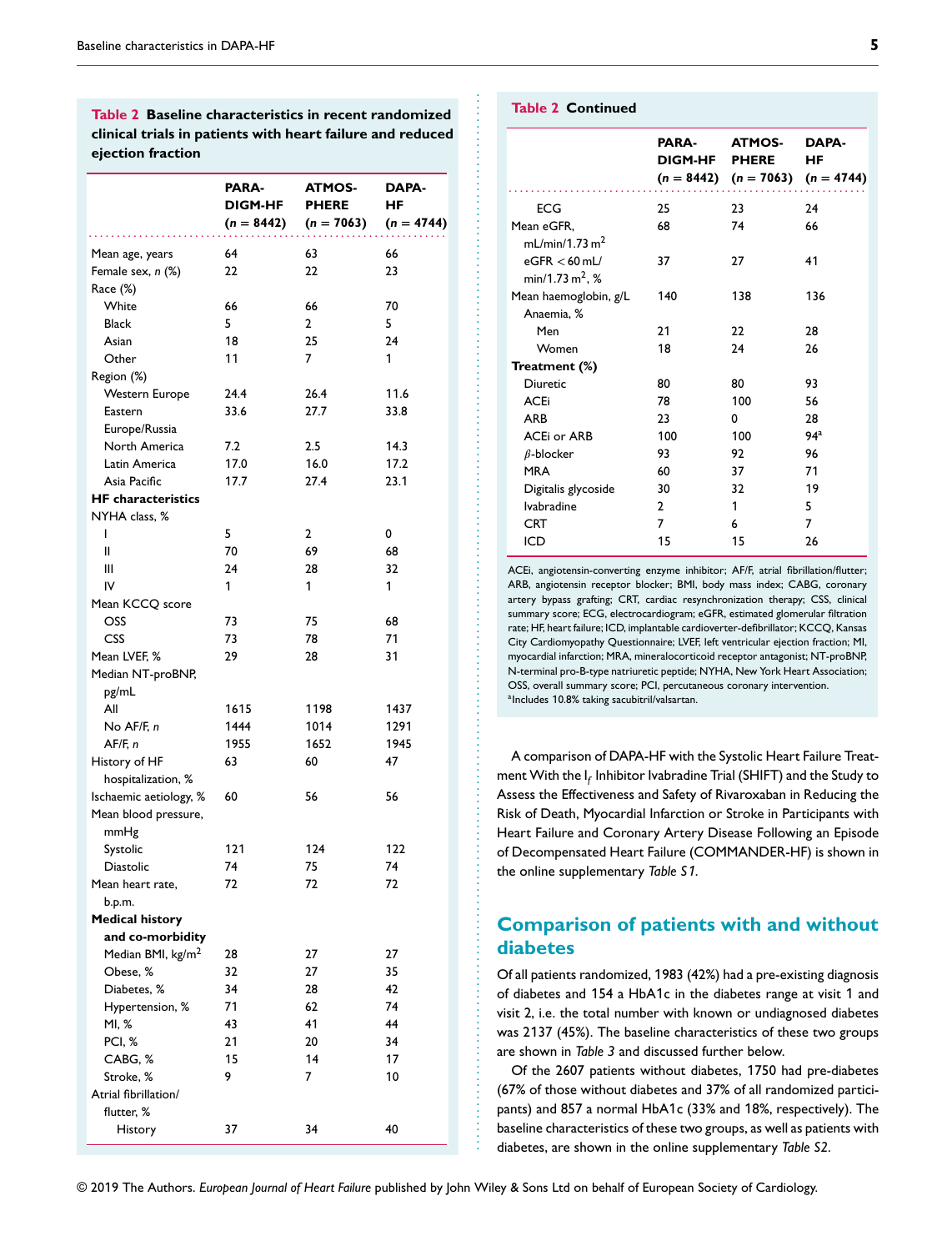## **Table 3 Baseline characteristics of patients in DAPA-HF according to glycaemic status**

|                                  | No diabetes Diabetes<br>$(n = 2607)$ | $(n = 2137)$ |
|----------------------------------|--------------------------------------|--------------|
| Mean age, years                  | 66.2                                 | 66.6         |
| $>$ 65 years, $%$                | 58                                   | 57           |
| $>$ 75 years, $\%$               | 23                                   | 19           |
| Female sex, n (%)                | 24                                   | 22           |
| Race (%)                         |                                      |              |
| White                            | 71                                   | 70           |
| <b>Black</b>                     | 3.8                                  | 6.0          |
| Asian                            | 24                                   | 23           |
| Other                            | 1.5                                  | 1.5          |
| <b>HF</b> characteristics        |                                      |              |
| NYHA class, %                    |                                      |              |
| Ш                                | 71                                   | 64           |
| Ш                                | 29                                   | 35           |
| I۷                               | 0.8                                  | 1.0          |
| Mean KCCQ score                  |                                      |              |
| OSS                              | 69.7                                 | 66.4         |
| CSS                              | 72.7                                 | 69.2         |
| Mean LVEF, %                     | 31                                   | 31           |
| LVEF range 36-40, %              | 28                                   | 31           |
| Median NT-proBNP, pg/mL          |                                      |              |
| All                              | 1413                                 | 1484         |
| No AF/F                          | 1265                                 | 1325         |
| AF/F                             | 1876                                 | 2046         |
| History of HF hospitalization, % | 46                                   | 49           |
| $\leq$ 6 months                  | 15                                   | 18           |
| $\leq$ 12 months                 | 27                                   | 28           |
| lschaemic aetiology, %           | 51                                   | 62           |
| Mean blood pressure, mmHg        |                                      |              |
| Systolic                         | 121                                  | 123          |
| Diastolic                        | 73                                   | 74           |
| Systolic blood pressure          |                                      |              |
| ≥130 mmHg, %                     | 26                                   | 34           |
| ≥140 mmHg, %                     | 10.9                                 | 15.1         |
| Mean ECG QRS duration, ms        | 123                                  | 121          |
| ≥ 130 ms,%                       | 36                                   | 33           |
| $\geq$ 150 ms, %                 | 24                                   | 20           |
| Mean heart rate, b.p.m.          | 71                                   | 72           |
| No AF/F, b.p.m.                  | 69                                   | 71           |
| AF/F, b.p.m.                     | 76                                   | 76           |
| Medical history and co-morbidity |                                      |              |
| Median BMI, kg/m <sup>2</sup>    | 26                                   | 29           |
| Obese, %                         | 28                                   | 44           |
| Hypertension, %                  | 68                                   | 82           |
| MI, %                            | 40                                   | 49           |
| PCI, %                           | 30                                   | 39           |
| CABG, %                          | 14                                   | 20           |
| Stroke, %                        | 9                                    | 11           |
| Atrial fibrillation/flutter, %   |                                      |              |
| History                          | 41                                   | 38           |
| ECG                              | 24                                   | 24           |
|                                  |                                      |              |

## **Table 3 Continued**

|                                          | No diabetes<br>$(n = 2607)$ | <b>Diabetes</b><br>$(n = 2137)$ |
|------------------------------------------|-----------------------------|---------------------------------|
| .<br>Sleep apnoea, %                     | 4.4                         | 7.2                             |
| Foot ulcer, %                            | 0.5                         | 2.1                             |
| Amputation, %                            | 0.7                         | 1.9                             |
| Neuropathy, %                            | 1.5                         | 9.3                             |
| Mean eGFR, mL/min/1.73 m <sup>2</sup>    | 67.8                        | 63.3                            |
| eGFR < 60 mL/min/1.73 m <sup>2</sup> , % | 36.2                        | 46.0                            |
| Mean HbA1c, %                            | 5.8                         | 7.4                             |
| Mean BUN, mmol/L                         | 7.8                         | 9.0                             |
| Serum potassium, mmol/L                  | 4.5                         | 4.6                             |
| Haemoglobin, g/L                         | 137                         | 134                             |
| Anaemia, %                               |                             |                                 |
| Men                                      | 23.4                        | 33.6                            |
| Women                                    | 25.2                        | 28.0                            |
| HF treatment (%)                         |                             |                                 |
| Diuretic                                 | 92                          | 95                              |
| <b>ACEi</b>                              | 57                          | 55                              |
| <b>ARB</b>                               | 26                          | 29                              |
| <b>ARNI</b>                              | 10.7                        | 10.9                            |
| $\beta$ -blocker                         | 95                          | 97                              |
| <b>MRA</b>                               | 70                          | 71                              |
| Digitalis glycoside                      | 17.5                        | 19.8                            |
| <b>CRT</b>                               | 7.8                         | 7.1                             |
| ICD                                      | 25.5                        | 27.0                            |
| Diabetes treatment (%)                   |                             |                                 |
| Biguanide <sup>a</sup>                   | 0.4                         | 47                              |
| Sulfonylurea                             | 0                           | 20                              |
| DPP-4 inhibitor                          | 0                           | 14                              |
| $\alpha$ -glucosidase inhibitor          | 0                           | 4.2                             |
| GLP-1 receptor agonist                   | 0                           | 1.0                             |
| Insulin                                  | 0                           | 25                              |
| Insulin only                             | 0                           | 11                              |
| Insulin with other therapy               | 0                           | 14                              |

ACEi, angiotensin-converting enzyme inhibitor; AF/F, atrial fibrillation/flutter; ARB, angiotensin receptor blocker; ARNI, angiotensin receptor–neprilysin inhibitor; BMI, body mass index; BUN, blood urea nitrogen; CABG, coronary artery bypass grafting; CRT, cardiac resynchronization therapy; CSS, clinical summary score; DPP, dipeptidyl peptidase; ECG, electrocardiogram; eGFR, estimated glomerular filtration rate; GLP, glucagon-like peptide; HbA1c, glycated haemoglobin; HF, heart failure; ICD, implantable cardioverter-defibrillator; KCCQ, Kansas City Cardiomyopathy Questionnaire; LVEF, left ventricular ejection fraction; MI, myocardial infarction; MRA, mineralocorticoid receptor antagonist; NT-proBNP, N-terminal pro-B-type natriuretic peptide; NYHA, New York Heart Association; OSS, overall summary score; PCI, percutaneous coronary intervention.

<sup>a</sup>Metformin in all cases.

Patients with pre-diabetes were older than individuals with a normal HbA1c but were otherwise more similar to euglycaemic patients than patients with type 2 diabetes.

#### **Heart failure characteristics**

Patients with pre-diabetes and diabetes had worse KCCQ scores than those without diabetes and the NYHA class distribution was worse in patients with diabetes.

The proportion of patients with an ischaemic aetiology was higher in those with diabetes (62%) than in those without. Mean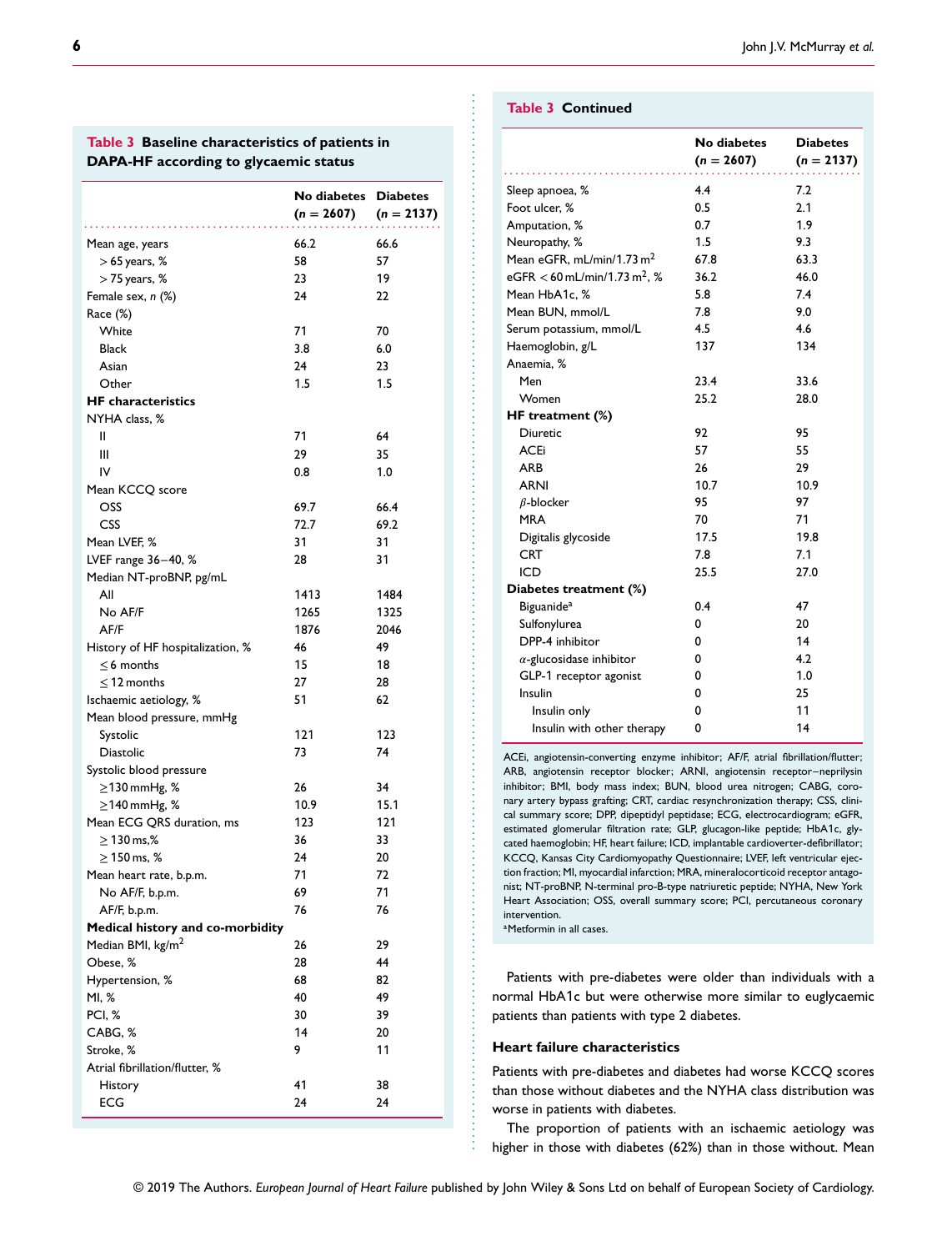LVEF was similar in both groups but NT-proBNP was higher in patients with diabetes. Heart rate was similar in the two groups but blood pressure (and the percentage with an elevated blood pressure) was highest in patients with diabetes.

The proportion of patients with a prior HF hospitalization did not differ greatly between the groups.

#### **Past history and co-morbidity**

Median body mass index and the fraction of obese patients increased significantly between those with and without diabetes (44% and 28%, respectively).

The proportion of patients with a history of myocardial infarction and coronary revascularization was higher in patients with diabetes, in keeping with the fraction of patients with an ischaemic aetiology. The percentage of participants with a history of hypertension differed in a similar way, consistent with baseline blood pressure. Investigator-reported co-morbidities collected in DAPA-HF, additional to those collected in the other trials, were foot ulcer, amputation, neuropathy and sleep apnoea. Each of those was uncommon but more frequent in patients with a history of diabetes, although were also reported in a few patients without diabetes.

Mean eGFR was lower, and the proportion of patients with an eGFR < 60 mL/min/1.73 m<sup>2</sup> higher, in those with diabetes compared to no diabetes, with 46% of patients in the former group categorized as having chronic kidney disease. The percentage of patients with anaemia was also highest among those with diabetes (33.6% of men and 28.0% of women).

#### **Baseline drug and device therapy for heart failure**

A similar fraction of patients in each group was treated with a renin–angiotensin system blocker, beta-blocker, a MRA and devices [ICD and cardiac resynchronization therapy (CRT)]. The highest rate of use of digoxin was in the diabetes group.

#### **Baseline therapy for diabetes**

In patients with a pre-existing diagnosis of diabetes  $(n = 1983)$ , 27.0% were treated with insulin (11.8% with only insulin), 50.8% with a biguanide, 21.7% with a sulfonylurea, 15.4% with a dipeptidyl peptidase-4 (DPP-4) inhibitor, 4.5% with an alpha glucosidase inhibitor, 1.1% with a glucagon-like peptide 1 receptor agonist, and 0.6% with a thiazolidinedione. The proportion of patients with known diabetes receiving no glucose-lowering treatment was 20.3%. These percentages were slightly different when the total of patients with known or unknown diabetes (*n* = 2137) was used as the denominator (*Table 3*).

## **Discussion**

DAPA-HF is one of the two large mortality/morbidity trials evaluating the effects of a SGLT2 inhibitor in outpatients with HFrEF.<sup>10,22</sup> Both DAPA-HF and the EMPagliflozin outcomE tRial in patients with chrOnic heaRt Failure with Reduced ejection fraction (EMPEROR-Reduced) trial allow inclusion of patients without as well as with a history of diabetes.<sup>10,22</sup> Consistent with this, the majority (58%) of patients enrolled in DAPA-HF did not have known diabetes. The proportion with an existing diagnosis of diabetes (42%) was similar to that in contemporary registries but somewhat larger than in the comparator HFrEF trials.<sup>11-17,21</sup> The patients randomized in DAPA-HF were also broadly similar, in other respects, to those in the recent registries, although, as has been recognized previously, atrial fibrillation was less frequent in Asian patients.<sup>11-17</sup> Patients in DAPA-HF were also generally similar to those in the comparator trials with globally diverse enrolment (particularly PARADIGM-HF and ATMOSPHERE), taking account of specific inclusion and exclusion criteria and other issues such as the cessation of randomization of patients with diabetes part-way through recruitment in ATMOSPHERE.<sup>23</sup> One of the few exceptions included the fraction obese, which was larger in DAPA-HF, in keeping with higher prevalence of diabetes and hypertension in DAPA-HF. The worse kidney function in DAPA-HF probably also reflects the slightly older age and high prevalence of diabetes and hypertension in the current trial, as well as the very high rate of use of renin–angiotensin–aldosterone system blockers, including an MRA in 71% of patients (see below). The high frequency of renal dysfunction in COMMANDER-HF is also consistent with this interpretation.<sup>21</sup>

Three other differences of note include: (i) the low rate of use of digoxin, (ii) the higher use of devices, especially an ICD than in the other trials, and (iii) the lower proportion (47%) of patients with a prior HF hospitalization. The low use of digoxin probably reflects a historical decline related to the availability of alternative therapeutic options, as well as safety concerns about digoxin; digoxin use was also low in the CHAMP-HF registry.<sup>13,14,24</sup> The higher rate of ICD/CRT-D use in DAPA-HF, compared with PARADIGM-HF, however seems to be wholly accounted for by the regional distribution of patients in the two trials, and reflects the higher rate of implantation of these devices in North America and Europe, compared with other geographical areas. This variation likely reflects economic restrictions and is similar to that seen for new (and more costly) pharmacological therapies (see below).

The percentage of patients in the ESC Long-Term Registry with a history of HF hospitalization was also 47%. The fraction with such an admission in the prior 12 months was 27% in DAPA-HF and 38% in CHAMP-HF. These lower rates than historically reported may reflect changing practice aimed at avoiding admission and, also, the effectiveness of modern HF therapies used in combination.<sup>25</sup>

Our finding that approximately 70% of patients without a prior diagnosis of diabetes had previously undiagnosed diabetes or pre-diabetes is in keeping with the only other analyses of this type we know of from PARADIGM-HF and GISSI-HF, although in these other reports only a single baseline HbA1c was available.<sup>26,27</sup> Part of the hypothesis for using SGLT2 inhibitors in HFrEF patients not known to have diabetes is that glucose lowering may also be beneficial in patients with pre-diabetes and may delay or prevent the development of diabetes, and the present findings show that we will be able to test this theory in DAPA-HF.<sup>10</sup>

Comparison of patients with a normal HbA1c, pre-diabetes and any diabetes (existing diagnosis and undiagnosed combined) is therefore of some interest. Patients with diabetes were older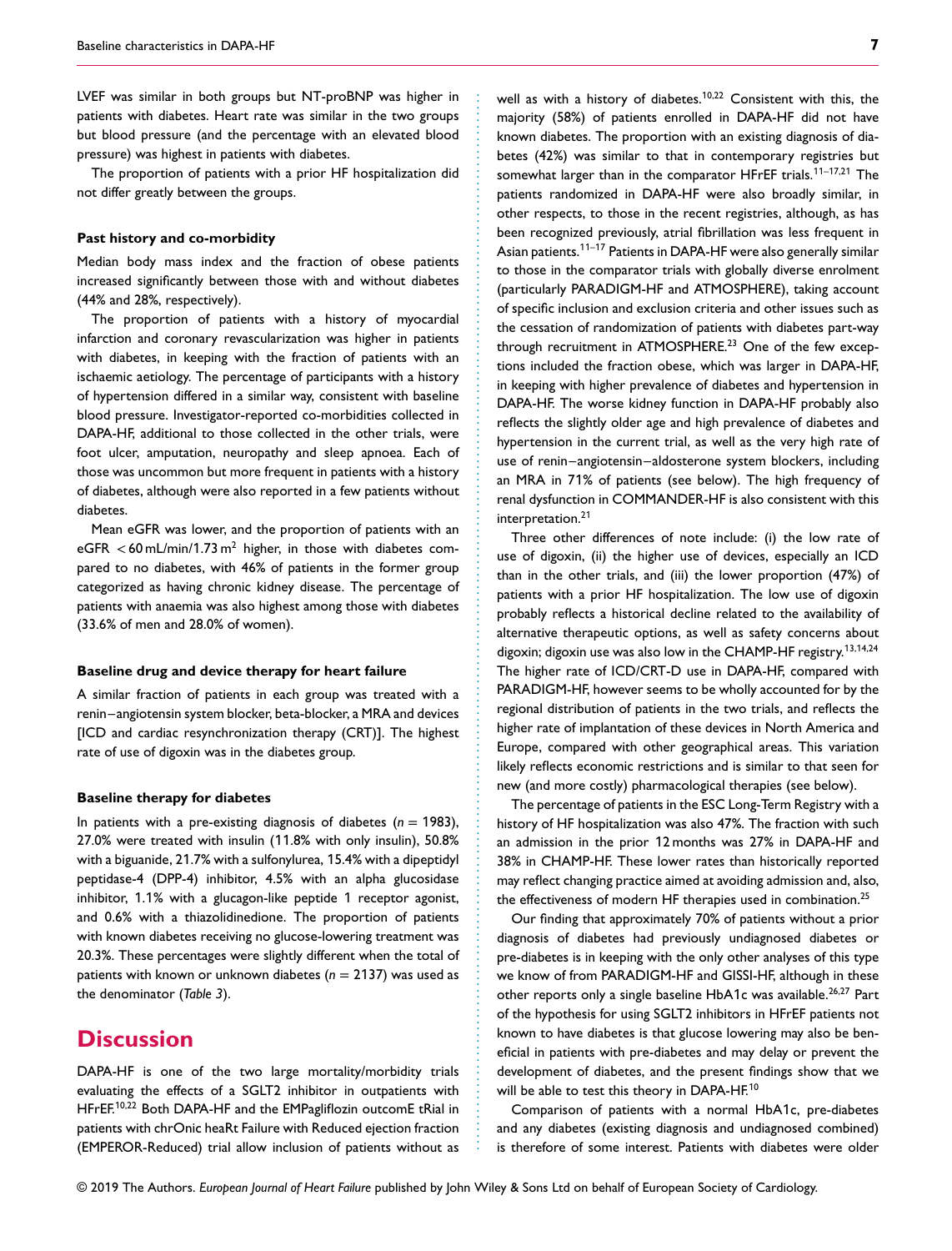than those with a normal HbA1c and had worse symptoms and quality of life, despite a similar LVEF and proportion with a history of HF hospitalization. Patients with diabetes did, however, have a higher NT-proBNP level and more often had an ischaemic aetiology (and other manifestations of coronary artery disease) than participants with a normal HbA1c. Patients with pre-diabetes generally exhibited findings intermediate between these two ends of the spectrum, illustrating that 'non-diabetic' patients in prior trials are a heterogeneous group, with clearly worse HF status in patients with dysglycaemia compared to those who are euglycaemic.

Certain co-morbidities, however, were distinctly more common just in those with diabetes, particular obesity, hypertension (whether as history or as determined by measurement of blood pressure), sleep apnoea (which might relate to obesity, if predominantly obstructive in type), renal impairment, anaemia and neuropathy. The triad of diabetes, chronic kidney disease and anaemia (sometimes referred to as the 'cardiorenal–anaemia syndrome') is associated with particularly poor outcomes in HF.<sup>28</sup>

A particularly important consideration in any trial evaluating a new, incremental, therapy is the adequacy of background treatment. In DAPA-HF, rates of use of conventional therapy were high, comparing favourably with other trials and, especially, 'real-world' cohorts. The ESC Long-Term Registry reported use of an ACE inhibitor or ARB in 92%, a beta-blocker in 93% and an MRA in 68% of 4792 patients with HFrEF.<sup>11</sup>,1<sup>2</sup> However, in the recent CHAMP-HF registry from the USA, these rates were much lower: 73%, 83% and 33%, respectively, despite the patients having a similar mean age and LVEF, and lower percentage of patients with chronic kidney disease, than those in DAPA-HF.<sup>13,14,28</sup> This may explain the higher median baseline NT-proBNP level in CHAMP-HF (2013 vs. 1437 pg/mL), lower KCCQ overall summary score (62 vs. 68) and smaller fraction with an eGFR < 60 mL/min/1.73 m<sup>2</sup> (26% vs. 41%), compared with DAPA-HF. In CHAMP-HF, more comprehensive therapy was associated with much lower NT-proBNP levels and lower eGFR.<sup>1</sup>3,14,28

Looking at novel HFrEF therapies, only 11% of patients in DAPA-HF were treated with the angiotensin receptor–neprilysin inhibitor combination, sacubitril/valsartan, a finding consistent with the 13% receiving this therapy in the recent CHAMP-HF registry mentioned above.<sup>13,14,29</sup> However, the percentage treated with sacubitril/valsartan varied widely in DAPA-HF, from 32% in North America and 25% in Western Europe to 7% or less in other regions, perhaps reflecting different economic circumstances and health service provision. Ivabradine was also little used in recent trials and registries. Sacubitril/valsartan is of particular interest in patients with dysglycaemia as neprilysin is reported to metabolise glucagon-like peptide-1 and neprilysin inhibition to reduce HbA1c and need for insulin in HFrEF patients with diabetes.<sup>30</sup>

We found identical rates of use of all key HFrEF therapies in patients with and without diabetes. Indeed, although the proportion of diabetes patients in DAPA-HF with chronic kidney disease was striking (46% of patients with diabetes), the use of ACE inhibitors, ARBs and MRAs was as high in the other patient subgroups in the trial. These findings are consistent with reports from PARADIGM-HF, SHIFT and the ESC Long-Term Registry and encouraging, given prior observations of underuse of these life-saving treatments because of misplaced concerns about their use in patients with renal dysfunction.<sup>26,31,32</sup> Another interesting comparison is a very large registry which included US (*n* =28 877) and Asian  $(n = 2235)$  patients with both HFrEF and diabetes.<sup>33</sup> There was a gradient in use of treatment from low-income Asian countries, through high-income Asian countries to the USA: ACE inhibitor or ARB use 68.5% to 76.6% and beta-blocker use 68.3% to 90.5%; MRA use was not reported.

Regarding anti-hyperglycaemic therapy, most patients with a history of type 2 diabetes in DAPA-HF were treated with oral glucose-lowering therapy (oral therapy only in 53%), insulin (insulin alone in 12%) or both (15%), with 20% of patients receiving no glucose-lowering therapy, findings consistent with other studies. Specifically, in the ESC Long-Term Registry, 28% of patients were not receiving glucose-lowering therapy and in the US/Asian cohort study mentioned earlier, 30–40% of patients with HFrEF were not receiving glucose-lowering treatment, similar to the percentage in PARADIGM-HF.<sup>26,32</sup> About a fifth of patients with type 2 diabetes were not treated with pharmacological glucose-lowering therapy in other registries, diabetes trials and HF studies.<sup>34-36</sup> There are few detailed descriptions of the classes of oral glucose-lowering therapies prescribed for patients with HFrEF but in the reports available, the pattern is similar to what we observed in DAPA-HF – with metformin, sulfonylureas and DPP-4 inhibitors accounting for the large majority of these. However, what was different among the studies was the fraction of patients treated with insulin, which varied in the prior reports from 44% in the USA to 24% in Asia; in PARADIGM-HF the proportion was 25% and in SHIFT 32%. This pattern of greater use of insulin in North America, to treat type 2 diabetes, has been reported previously.<sup>26,30-33,37</sup>

Consequently, DAPA-HF will test the potential incremental efficacy (and safety) of dapagliflozin, not only in addition to comprehensive disease-modifying pharmacotherapy for HFrEF but also in addition to insulin, conventional non-insulin anti-hyperglycaemic therapies and dietary management of type 2 diabetes. $38$ 

In summary, DAPA-HF has enrolled patients with and without diabetes who have persisting symptoms, a reduced LVEF and an elevated NT-proBNP level, who are similar to those enrolled in contemporary HFrEF registries and randomized in other recent HFrEF trials. The high prevalence of obesity, type 2 diabetes and pre-diabetes, and chronic kidney disease in these patients emphasises the 'cardiometabolic' profile of HFrEF and the potential for SGLT2 inhibition to improve outcomes through glycaemic, renal and other mechanisms.

# **Supplementary Information**

Additional supporting information may be found online in the Supporting Information section at the end of the article. **Methods S1.** Statistical analysis.

**Table S1.** Baseline characteristics in recent randomized clinical trials in patients with heart failure and reduced ejection fraction. **Table S2.** Baseline characteristics of patients in DAPA-HF according to glycaemic status (normal glycated haemoglobin, pre-diabetes and diabetes).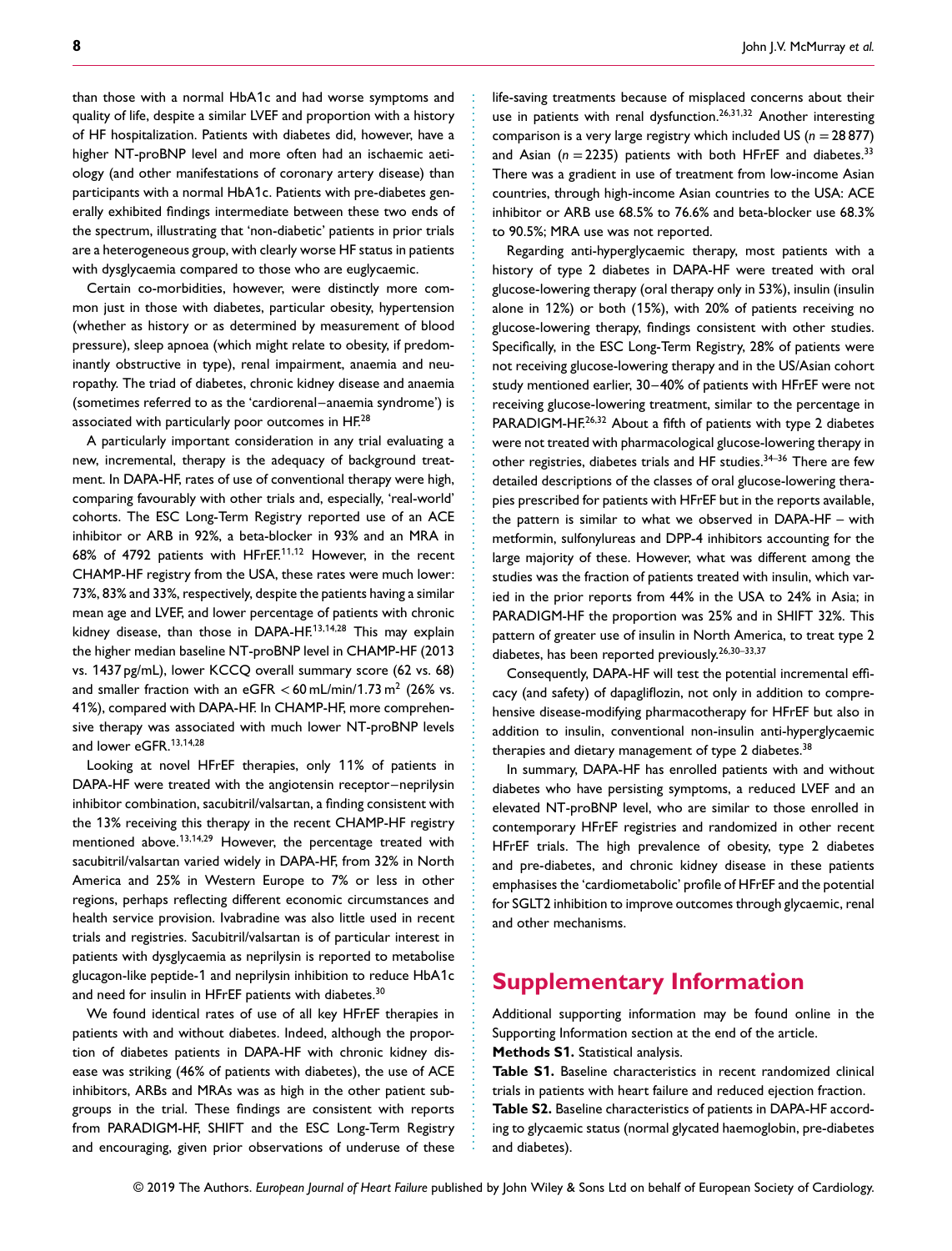## **Funding**

#### DAPA-HF is funded by AstraZeneca PLC.

**Conflict of interest:** J.J.V.McM. My employer, Glasgow University, has been paid by the following sponsors for the time spent as a committee member for a number of clinical trials (including travel and accommodation for some meetings related to these trials), advisory boards, other forms of consulting and lectures/presentations. These payments were made through a Consultancy with Glasgow University and no personal payments were received in relation to these trials/other activities. Abbvie, Amgen, Applied Therapeutics, AstraZeneca, Bayer, Bristol-Myers Squibb, Boehringer Ingelheim, Cardurion, DalCor, GSK, Imbria Pharmaceuticals, Kidney Research UK & Vifor-Fresenius Pharma, McMaster University, Merck, Novartis, Resverlogix and Theracos. D.L.DeM. is a consultant to the National Institutes of Health, the Food and Drug Administration and the pharmaceutical and medical device industry on the design, monitoring and analysis of clinical trials. He receives compensation for serving on several industry sponsored data and safety monitoring committees including AstraZeneca, Amgen, Actelion, Bristol-Myers Squibb, DalCor, GSK, Merck, Sanofi, Boehringer Ingelheim, Boston Scientific, Medtronic, Mesoblast, Intercept, Duke Clinical Research Institute and Population Health Research Institute of Hamilton. He holds no stock in any pharmaceutical or device company. S.E.I. has received professional fees and/or travel expense reimbursement from the following companies for services on steering/executive/publications committees for clinical research trials: Boehringer Ingelheim, AstraZeneca, Sanofi/Lexicon, Novo Nordisk, and Eisai (via the TIMI Group). He has also received honoraria for lectures and medical writing support (reported as transfer of value) from Boehringer Ingelheim. He has received consulting fees from VTV Therapeutics and Zafgen. L.K. has received payments to his institution from AstraZeneca and Novartis for participation in trial executive committees. He also received lecture fees from Novartis. M.N.K. has received research grant support from AstraZeneca, Boehringer Ingelheim, and has consulted for AstraZeneca, Boehringer Ingelheim, Amgen, GSK, Novo Nordisk, Sanofi, Merck, Eisai, Janssen, Glytec, Intarcia, Novartis, Bayer, Applied Therapeutics, Amarin. F.A.M. has received research grants from AstraZeneca, Novartis, Bristol-Myers Squibb, Vifor Pharma, and has consulted for Bristol-Myers Squibb, Astra Zeneca, Novartis, Baliarda, Janssen Cilag. P.P. reports personal fees and other from AstraZeneca, personal fees and other from Boehringer-Ingelheim, during the conduct of the study; grants, personal fees and other from Vifor Pharma, Servier, personal fees and other from Amgen, Novartis, Bayer, and personal fees from Berlin-Chemie, Pfizer, outside the submitted work. M.S.S. has received research grant support through Brigham and Women's Hospital from Amgen, AstraZeneca, Bayer, Daiichi-Sankyo, Eisai, GlaxoSmithKline, Intarcia, Medicines Company, MedImmune, Merck, Novartis, Pfizer, Quark Pharmaceuticals, Takeda (all *>*\$10,000 per year), and has consulted for Amgen, AstraZeneca, Bristol-Myers Squibb, CVS Caremark, Dyrnamix, IFM Therapeutics, Medicines Company, MedImmune, Merck (all ≤=\$10,000 per year except Amgen). S.D.S. has received research grants from Alnylam, Amgen, AstraZeneca, Bellerophon, Bayer, BMS, Celladon, Cytokinetics, Eidos, Gilead, GSK, Ionis, Lone Star Heart, Mesoblast, MyoKardia, NIH/NHLBI, Novartis, Sanofi Pasteur, Theracos, and has consulted for Akros, Alnylam, Amgen, AstraZeneca, Bayer, BMS, Cardior, Corvia, Cytokinetics, Gilead, GSK, Ironwood, Merck, Novartis, Roche, Takeda, Theracos, Quantum Genetics, Cardurion, AoBiome, Janssen, Cardiac Dimensions, Tenaya. A.M.L., O.B. and M.S. are employees of AstraZeneca.

## **References**

- 1. Zinman B, Wanner C, Lachin JM, Fitchett D, Bluhmki E, Hantel S, Mattheus M, Devins T, Johansen OE, Woerle HJ, Broedl UC, Inzucchi SE; EMPA-REG OUT-COME Investigators. Empagliflozin, cardiovascular outcomes, and mortality in type 2 diabetes. *N Engl J Med* 2015;**373**:2117–2128.
- 2. Neal B, Perkovic V, Mahaffey KW, de Zeeuw D, Fulcher G, Erondu N, Shaw W, Law G, Desai M, Matthews DR; CANVAS Program Collaborative Group. Canagliflozin and cardiovascular and renal events in type 2 diabetes. *N Engl J Med* 2017;**377**:644–657.
- 3. Wiviott SD, Raz I, Bonaca MP, Mosenzon O, Kato ET, Cahn A, Silverman MG, Zelniker TA, Kuder JF, Murphy SA, Bhatt DL, Leiter LA, McGuire DK, Wilding JP, Ruff CT, Gause-Nilsson IA, Fredriksson M, Johansson PA, Langkilde AM, Sabatine MS; DECLARE–TIMI 58 Investigators. Dapagliflozin and cardiovascular outcomes in type 2 diabetes. *N Engl J Med* 2019;**380**:347–357.
- 4. Packer M, Anker SD, Butler J, Filippatos G, Zannad F. Effects of sodium-glucose cotransporter 2 inhibitors for the treatment of patients with heart failure: proposal of a novel mechanism of action. *JAMA Cardiol* 2017;**2**:1025–1029.
- 5. Verma S, McMurray JJ. SGLT2 inhibitors and mechanisms of cardiovascular benefit: a state-of-the-art review. *Diabetologia* 2018;**61**:2108–2117.
- 6. Zelniker TA, Braunwald E. Cardiac and renal effects of sodium-glucose co-transporter 2 inhibitors in diabetes: JACC state-of-the-art review. *J Am Coll Cardiol* 2018;**72**:1845–1855.
- 7. Inzucchi SE, Kosiborod M, Fitchett D, Wanner C, Hehnke U, Kaspers S, George JT, Zinman B. Improvement in cardiovascular outcomes with empagliflozin is independent of glycemic control. *Circulation* 2018;**138**:1904–1907.
- 8. Lytvyn Y, Bjornstad P, Udell JA, Lovshin JA, Cherney DZI. Sodium glucose cotransporter-2 inhibition in heart failure: potential mechanisms, clinical applications, and summary of clinical trials. *Circulation* 2017;**136**:1643–1658.
- 9. Wanner C, Inzucchi SE, Lachin JM, Fitchett D, von Eynatten M, Mattheus M, Johansen OE, Woerle HJ, Broedl UC, Zinman B; EMPA-REG OUTCOME Investigators. Empagliflozin and progression of kidney disease in type 2 diabetes. *N Engl J Med* 2016;**375**:323–334.
- 10. McMurray JJ, DeMets DL, Inzucchi SE, Køber L, Kosiborod MN, Langkilde AM, Martinez FA, Bengtsson O, Ponikowski P, Sabatine MS, Sjöstrand M, Solomon SD; DAPA-HF Committees and Investigators. A trial to evaluate the effect of the sodium glucose co-transporter 2 inhibitor dapagliflozin on morbidity and mortality in patients with heart failure and reduced left ventricular ejection fraction (DAPA-HF). *Eur J Heart Fail* 2019;**21**:665–675.
- 11. Chioncel O, Lainscak M, Seferovic PM, Anker SD, Crespo-Leiro MG, Harjola VP, Parissis J, Laroche C, Piepoli MF, Fonseca C, Mebazaa A, Lund L, Ambrosio GA, Coats AJ, Ferrari R, Ruschitzka F, Maggioni AP, Filippatos G. Epidemiology and one-year outcomes in patients with chronic heart failure and preserved, mid-range and reduced ejection fraction: an analysis of the ESC Heart Failure Long-Term Registry. *Eur J Heart Fail* 2017;**19**:1574–1585.
- 12. Maggioni AP, Anker SD, Dahlström U, Filippatos G, Ponikowski P, Zannad F, Amir O, Chioncel O, Leiro MC, Drozdz J, Erglis A, Fazlibegovic E, Fonseca C, Fruhwald F, Gatzov P, Goncalvesova E, Hassanein M, Hradec J, Kavoliuniene A, Lainscak M, Logeart D, Merkely B, Metra M, Persson H, Seferovic P, Temizhan A, Tousoulis D, Tavazzi L; Heart Failure Association of the ESC. Are hospitalized or ambulatory patients with heart failure treated in accordance with European Society of Cardiology guidelines? Evidence from 12,440 patients of the ESC Heart Failure Long-Term Registry. *Eur J Heart Fail* 2013;**15**: 1173–1184.
- 13. Khariton Y, Hernandez AF, Fonarow GC, Sharma PP, Duffy CI, Thomas L, Mi X, Albert NM, Butler J, McCague K, Nassif ME, Williams FB, DeVore A, Patterson JH, Spertus JA. Health status variation across practices in outpatients with heart failure: insights from the CHAMP-HF (Change the Management of Patients with Heart Failure) registry. *Circ Cardiovasc Qual Outcomes* 2018;**11**: e004668.
- 14. Greene SJ, Butler J, Albert NM, DeVore AD, Sharma PP, Duffy CI, Hill CL, McCague K, Mi X, Patterson JH, Spertus JA, Thomas L, Williams FB, Hernandez